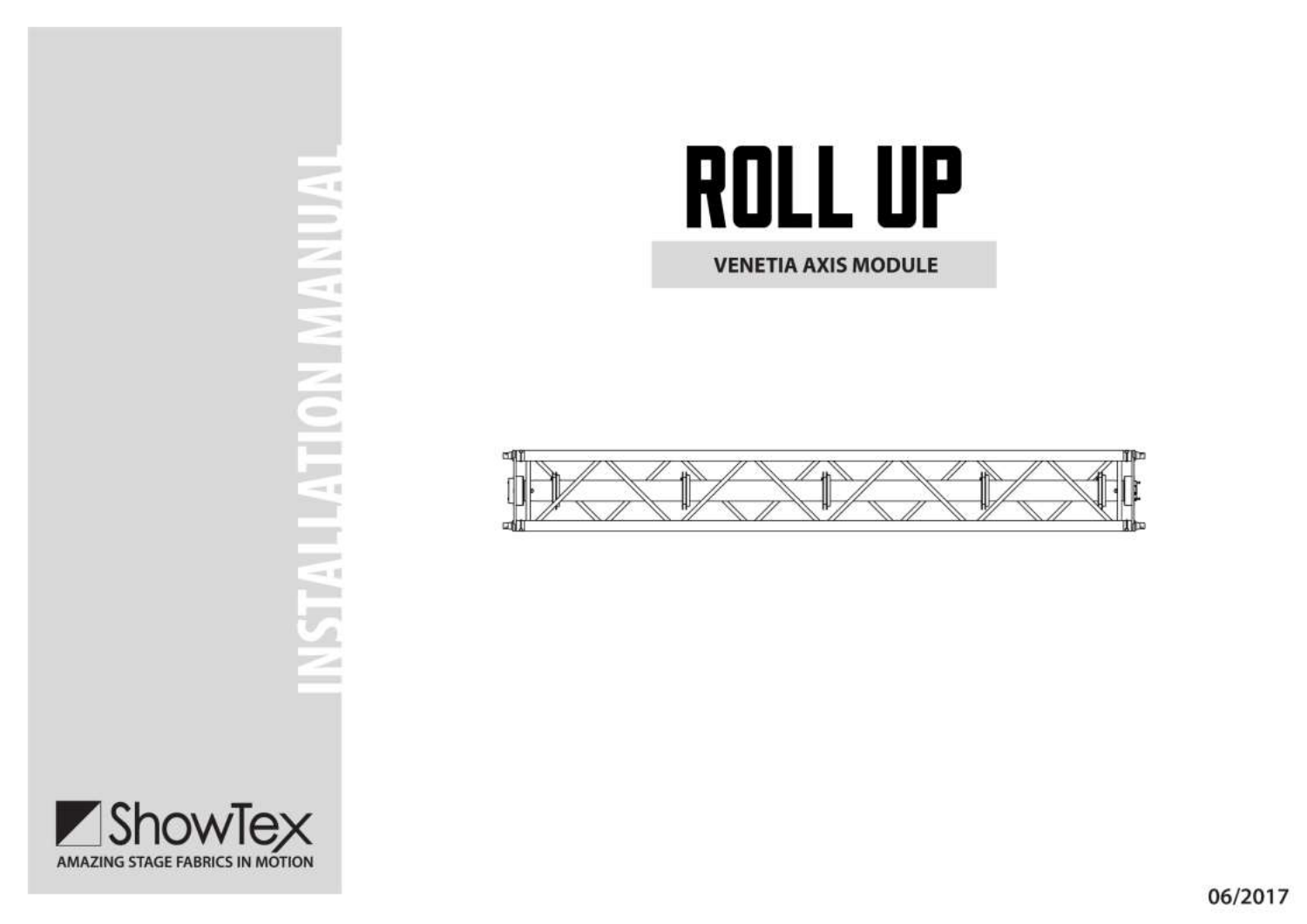# <span id="page-1-0"></span>DISCLAIMER & COPYRIGHT

*No part of this publication may be duplicated or edited in any form or by any means, including any type of electronic or mechanical method without prior written permission from ShowTex.*



*ShowTex NV and its employees are fully aware of their task to provide a reliable edition of this document. Nevertheless they can accept no liability for (the direct or indirect consequences of) imperfections that might remain in this edition. The material in this manual is subject to change without notice.*

*All products from the ShowTex Rental range are supposed to be returned in the same state as they were rented. Please treat our products with care, allowing the next user to enjoy the products as much as you did. The rented products are internally checked according to the general rental conditions. Be sure to check our rental guidelines on our website before installing and using this product:*

*http://www.showtexrental.com/showtex-rental-guidelines.*



**Read and understand this user manual before installing and or operating the automatic reveal system. Failure to follow the instructions of this document could result in serious injury!**



As a result of the above warning, any ShowTex product must be installed and operated by a qualified technician who has knowledge of its capabilities as well as its limitations.

Following the guidelines of this manual will reduce the risk of damaging the equipment or injuring yourself and the people around you. Damage to the system caused by any other method of installation than the one shown in this manual can only be repaired or fixed at the customer's expense.

# CONTENTS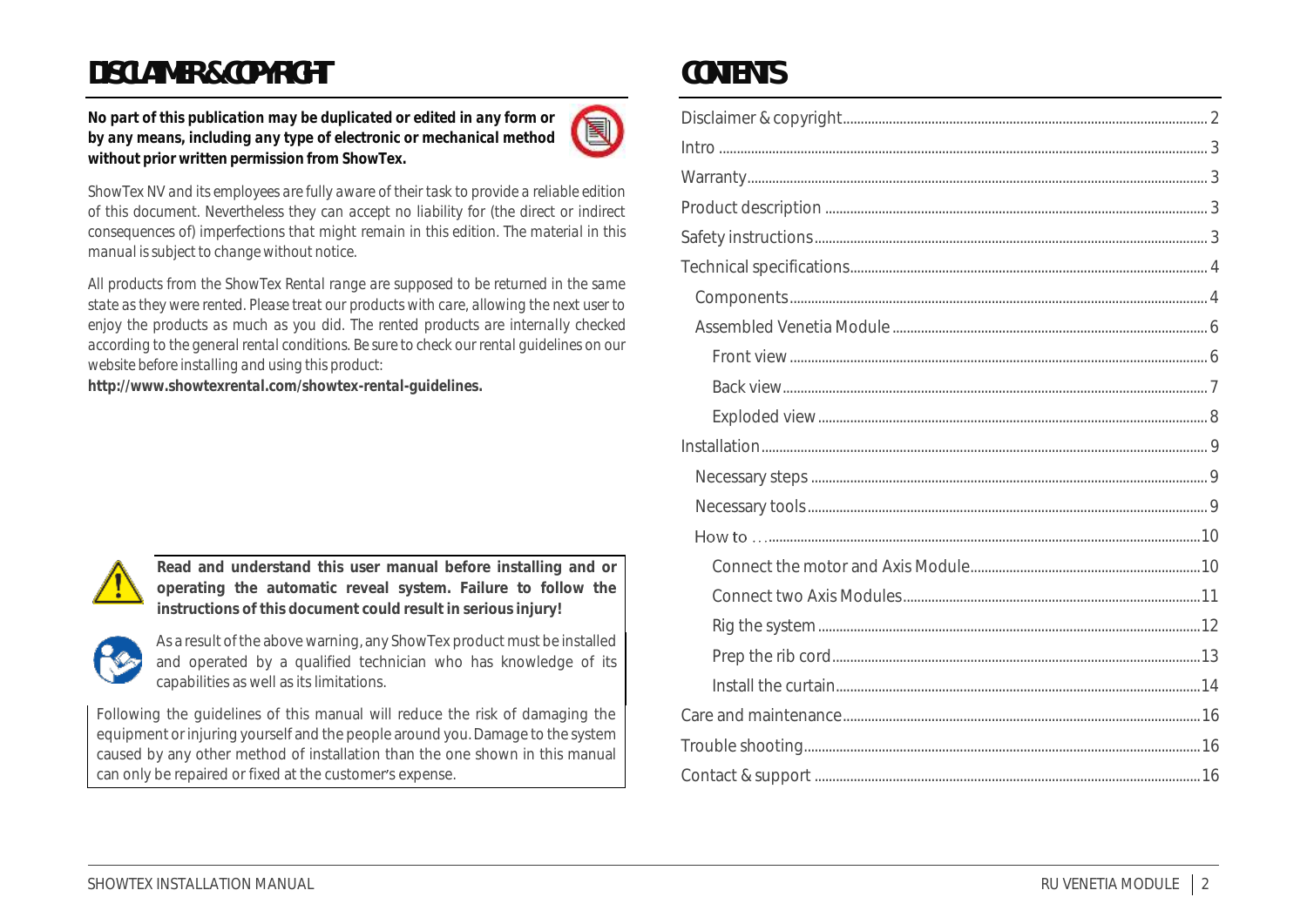# <span id="page-2-0"></span>INTRO

Thank you for purchasing a ShowTex product.

Please take a moment to read this manual before installing or starting to use your new Venetia system. It contains important information regarding health and safety regulations and will guide you through the installation process safely and will show you how to use the system without injuring yourself or the people around you.

# <span id="page-2-1"></span>WARRANTY

ShowTex warrants that its mechanical/technical products, when delivered in new condition, in original packaging, sold directly and used in normal conditions, are free from any defects in manufacturing, materials and workmanship. The warranty shall only apply if the mandatory preventive maintenance actions as described in the technical documentation have been executed by skilled people. The warranty starts on the invoice date and expires after a period of 24 months.

Please read the entire warranty declaration on our website [www.showtex.com](http://www.showtex.com/) before installing & using this product.

# <span id="page-2-2"></span>PRODUCT DESCRIPTION

The Venetia system is a motorised roll-up system that can be combined with our Rollup motor range. The easy coupling of the standard 3 metre Axis Module allows for a custom solution that matches your project. This modular system can be used for unveiling a certain object or act during your show. It allows for Austrian and Venetian openings or the installation of a Roman blind system.



**This manual only covers the Venetia Axis Module, please refer to the technical data sheets for more info on the motor units.**

# <span id="page-2-3"></span>SAFETY INSTRUCTIONS

**The person in charge of overseeing and ensuring the safety of the operating process should always have the emergency unit within reach. He or she should always have a good viewing angle to ensure an incident-free operation. If something goes wrong, pressing the emergency stop will freeze the system.**

Note that this is not an ordinary truss. Do not hang lighting or any other heavy objects on the truss. It is developed for mounting the Venetia Axis Module and its components only.

This roll-up system may only be used to move curtains. Never use this system to move people, animals or any other heavy objects! The operator should always keep an eye on the system during operation and make sure no one walks or places any object under the load.

Do not allow any item to be operated or used when in doubt about the safety or good working order to avoid accidents and injuries. Most accidents are the result of lack of training, carelessness and overconfidence, do not assume anything.

Disassembly must be carried out under the same conditions and following the same steps as assembly. Remove all curtains or other suspended items before removing the module from its permanent location. Never remove in one piece.



**To prevent electrocution and contact with moving parts, disable the power supply before carrying out any work on the units.**

WARNING: the motion system will continue as long as the power is on.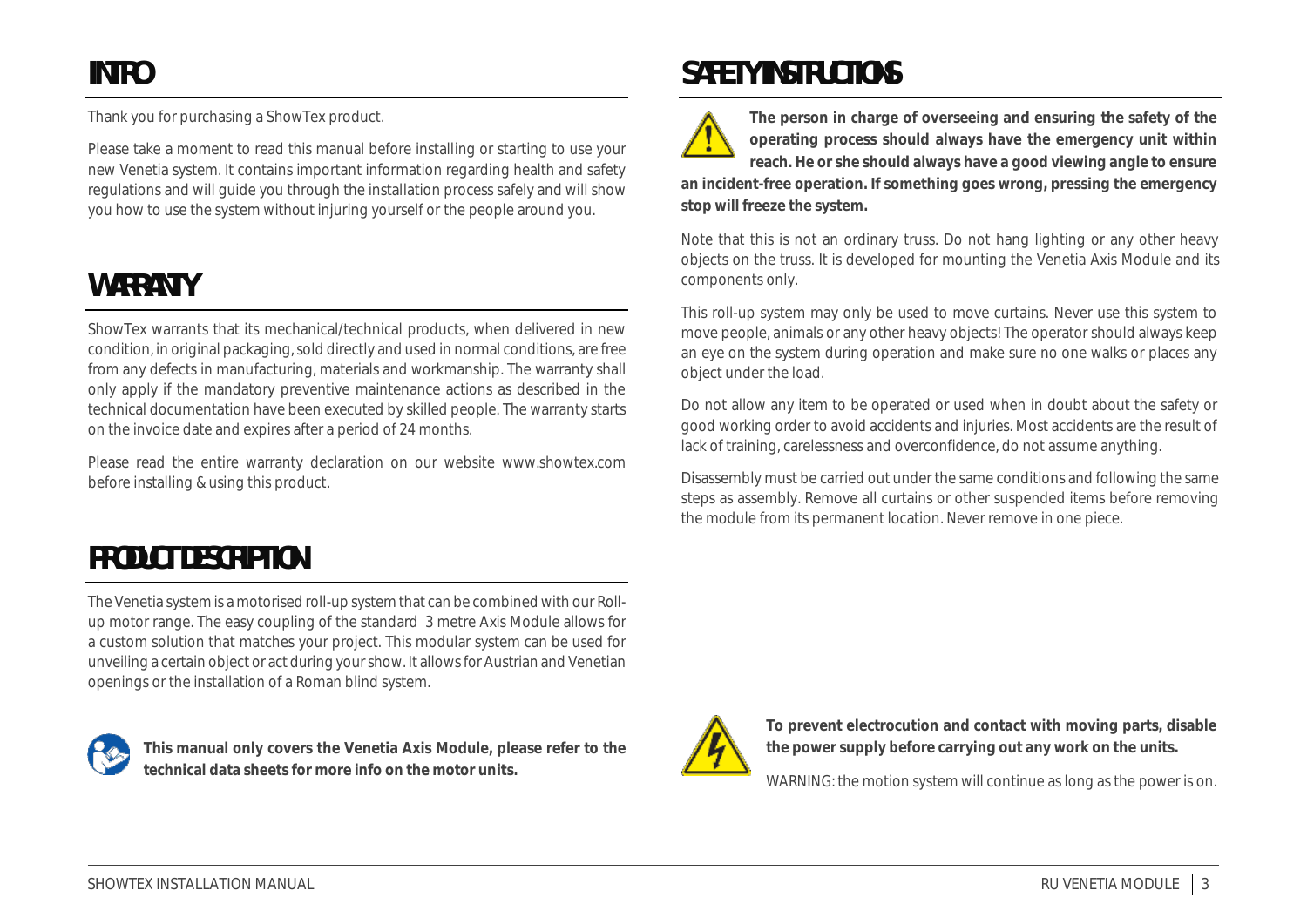# <span id="page-3-0"></span>TECHNICAL SPECIFICATIONS

Motor units are not included! Please refer to the TDS of the respective motor you are using for more technical information.



# <span id="page-3-1"></span>**COMPONENTS**

The following components are part of the Venetia system. For more technical information please refer to the technical datasheet.

### **LEGEND**

| /m               | Weight per metre |
|------------------|------------------|
|                  | Weight per piece |
| $\sim$<br>$\sim$ | Weight per set   |



# **4. CONICAL COUPLER TRUSS - MOTOR**

**Art. No. Colour Weight Info** 8140 2247 0124

| Info          |
|---------------|
| For           |
| connecting    |
| motor unit to |
| Axis Module   |
|               |

connecting Axis Modules





**Art. No. Colour Weight Info** 8140 2247 0004

transportation



**2. TRUSS TROLLEY**

**Art. No. Colour Weight Info**

For 30 & 40 cm trusses.



# **6. HOOK & LOOP + D RING**

**Art. No. Colour Weight** #### #### #### Black 0.026 kg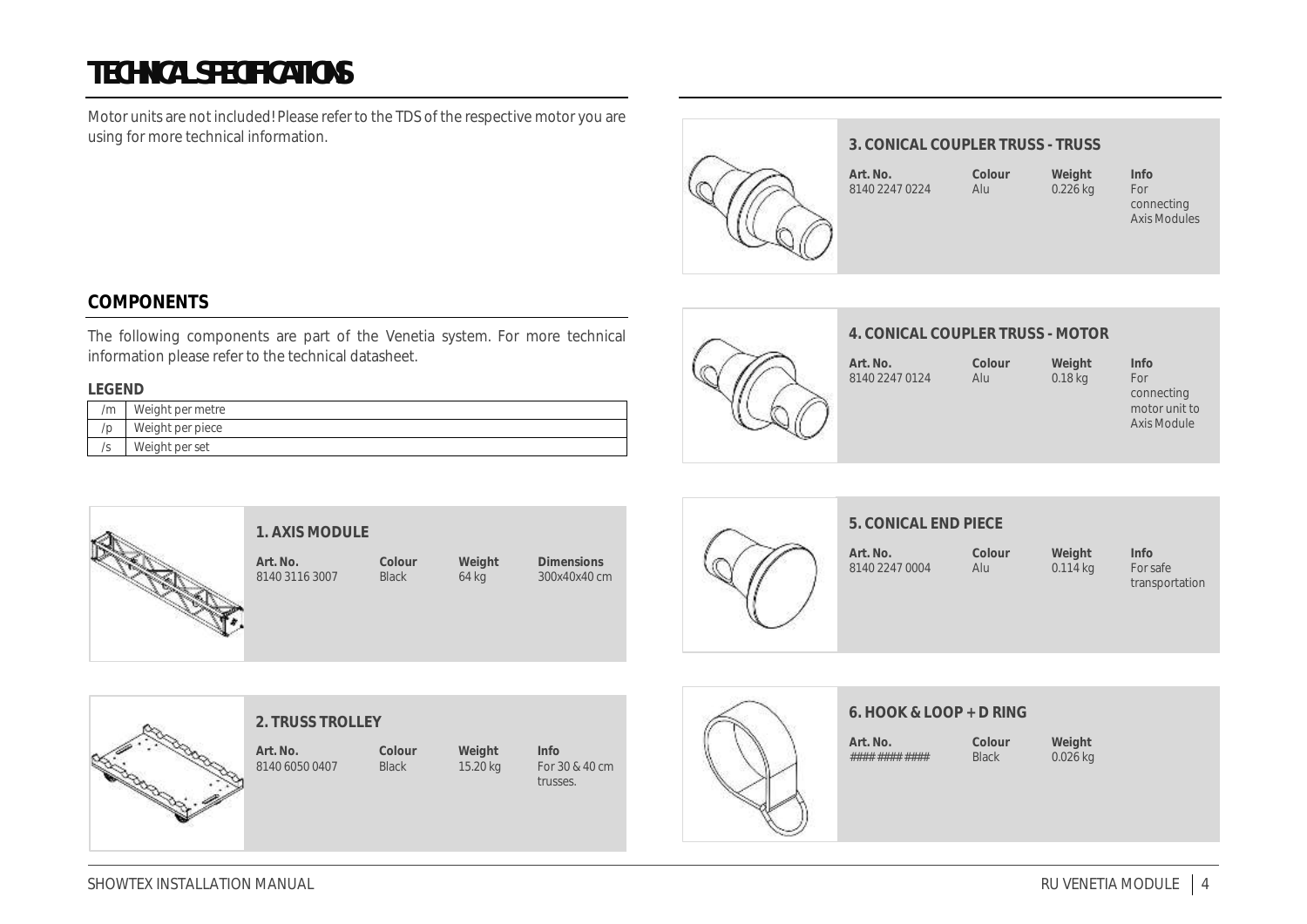

### **8. RATCHETS**

| Art. No.                            | Colour | Weight    | Length |
|-------------------------------------|--------|-----------|--------|
| 8800 0372 3007                      | black  | $0.25$ kg | 300    |
| $\rightarrow$ For 2 trusses         |        |           |        |
| 8800 0372 5009                      | black  | $0.33$ kg | 500 cm |
| $\rightarrow$<br>For 4 to 6 trusses |        |           |        |
|                                     |        |           |        |



# **12. JAW CLAMP RING**

**Art. No. Colour Weight**



# **9. RIB CORD**

**Art. No. Colour Width Info** 7550 0002 0003 white 2 mm 100 m / roll 7550 0002 0007



# **13. JAW CLAMP COVER**

**Art. No. Colour Weight Info** 8140 3116 3027

last Axis Module



### **10. BULLET PIN**

8140 2247 0014

**Art. No. Colour Weight**



### **14. VENETIA CURTAIN**

**Art. No. Colour Weight Info**

...  $\overline{a}$  *Not included, to be ordered separately*



# **11. R - CLIP**

**Art. No. Colour Weight** 8140 2247 0014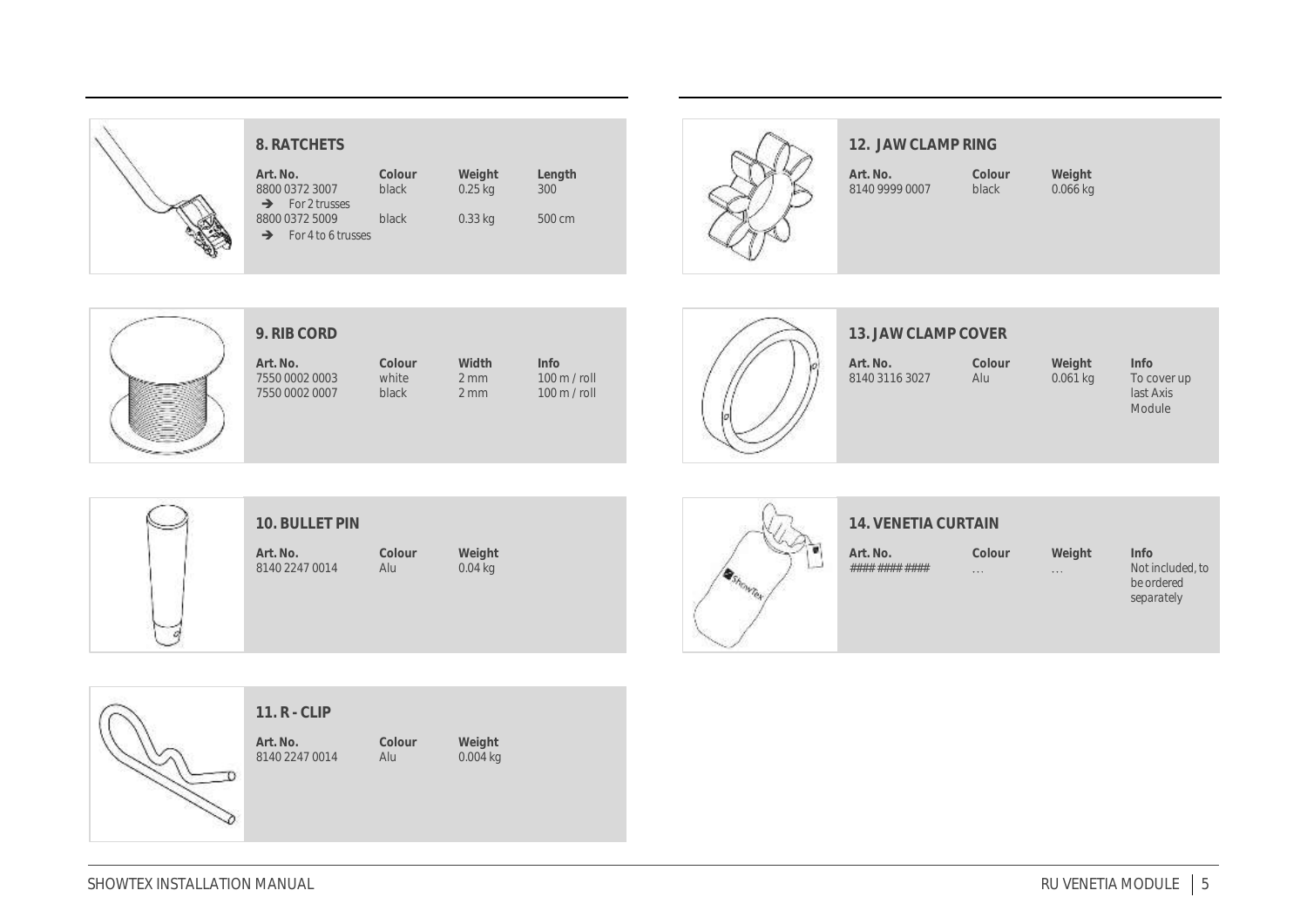# <span id="page-5-0"></span>**ASSEMBLED VENETIA MODULE**

<span id="page-5-1"></span>FRONT VIEW

# *Two Venetia Axis Modules of 3 metres*

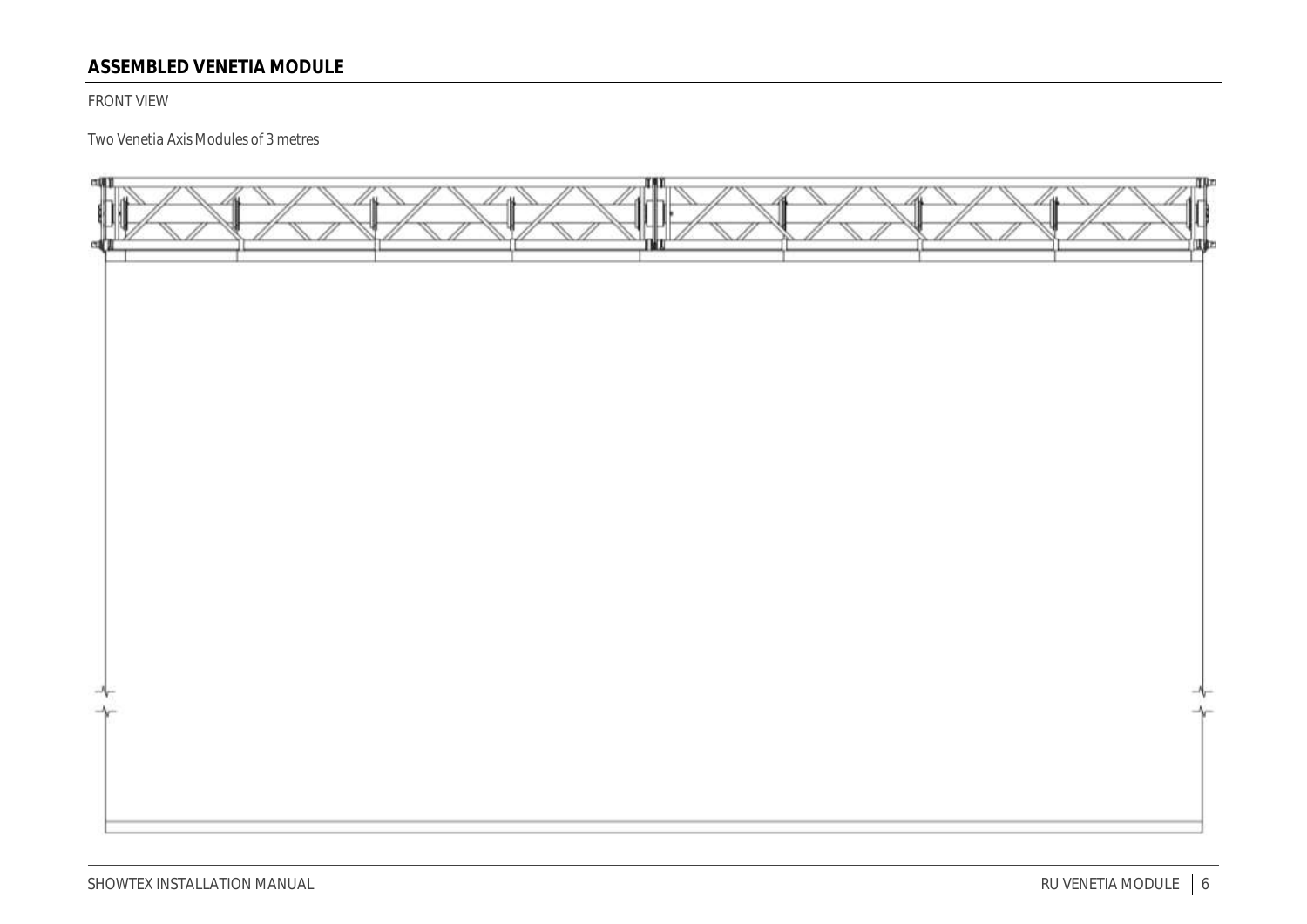# <span id="page-6-0"></span>BACK VIEW

# *Two Venetia Axis Modules of 3 metres*

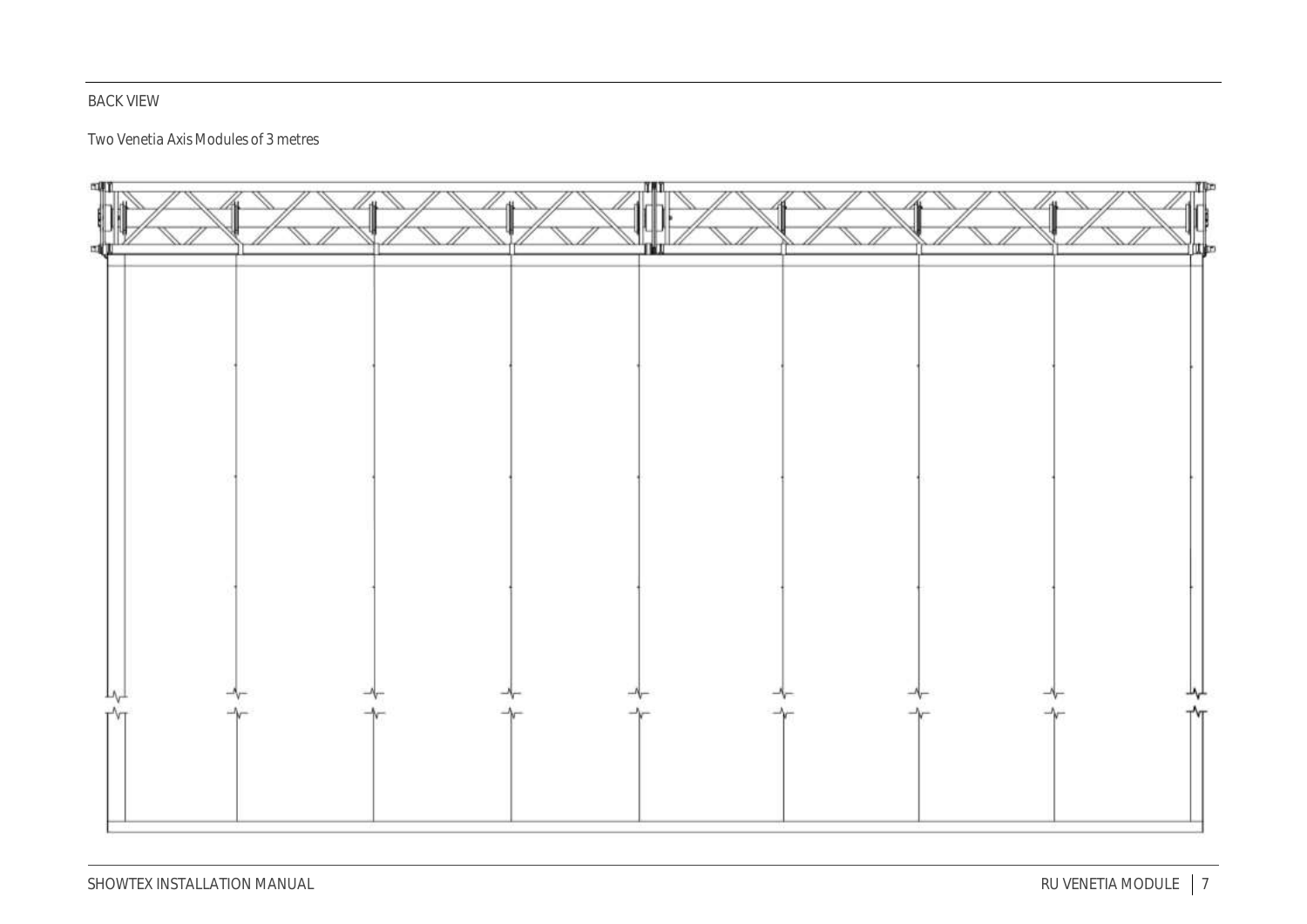# <span id="page-7-0"></span>EXPLODED VIEW

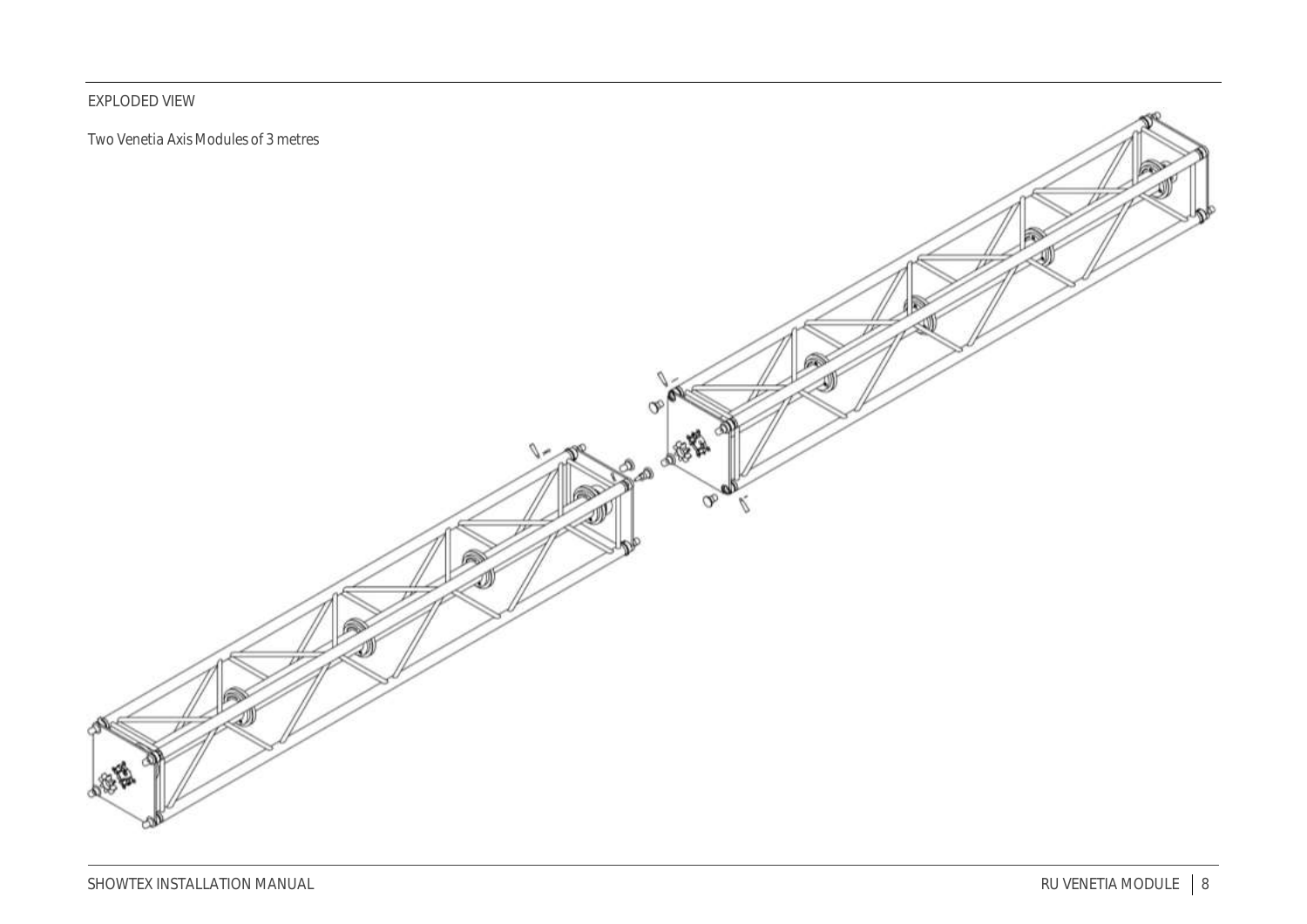# <span id="page-8-0"></span>INSTALLATION

This chapter provides all required information and steps necessary for installing a Venetia roll-up system. Note that one needs to have a certain technical knowledge and experience in order to understand this guide and install this product.

### $\sqrt{N}$ BE SHURE TO **CHECK THE "HOW TO ..." CHAPTER TO ENSURE PROPER INSTALLATION.**

# <span id="page-8-1"></span>**NECESSARY STEPS**

- 1. [Connect the motor to the first Axis Module.](#page-9-1)
- 2. Connect  $2_{nd}$  [Axis Module to the first.](#page-10-0)
- 3. [Repeat for all other modules.](#page-10-0)
- 4. [Rig the system.](#page-11-0)
- 5. [Hoist to working height.](#page-11-0)
- 6. Place the rib cord on the [flanges, let the ropes hang freely.](#page-12-0)
- 7. [Tie the cloth to the truss tube.](#page-13-0)
- 8. [Position the flanges in line with the rings on the back of the canvas.](#page-14-0)
- 9. [Secure the flanges on](#page-14-0) the axis.
- 10. [Thread the rope through the rings on the back of the canvas.](#page-14-0)
- 11. [Tie the end of the rope to the D-ring in the hem](#page-14-0) and pull down the remaining rope.
- 12. [Hoist the system](#page-14-0)
- 13. [Turn the flanges to tighten the rope \(optional\).](#page-14-0)



# <span id="page-8-2"></span>**NECESSARY TOOLS**



SHOWTEX INSTALLATION MANUAL **Example 2008** NO VENETIA MODULE 9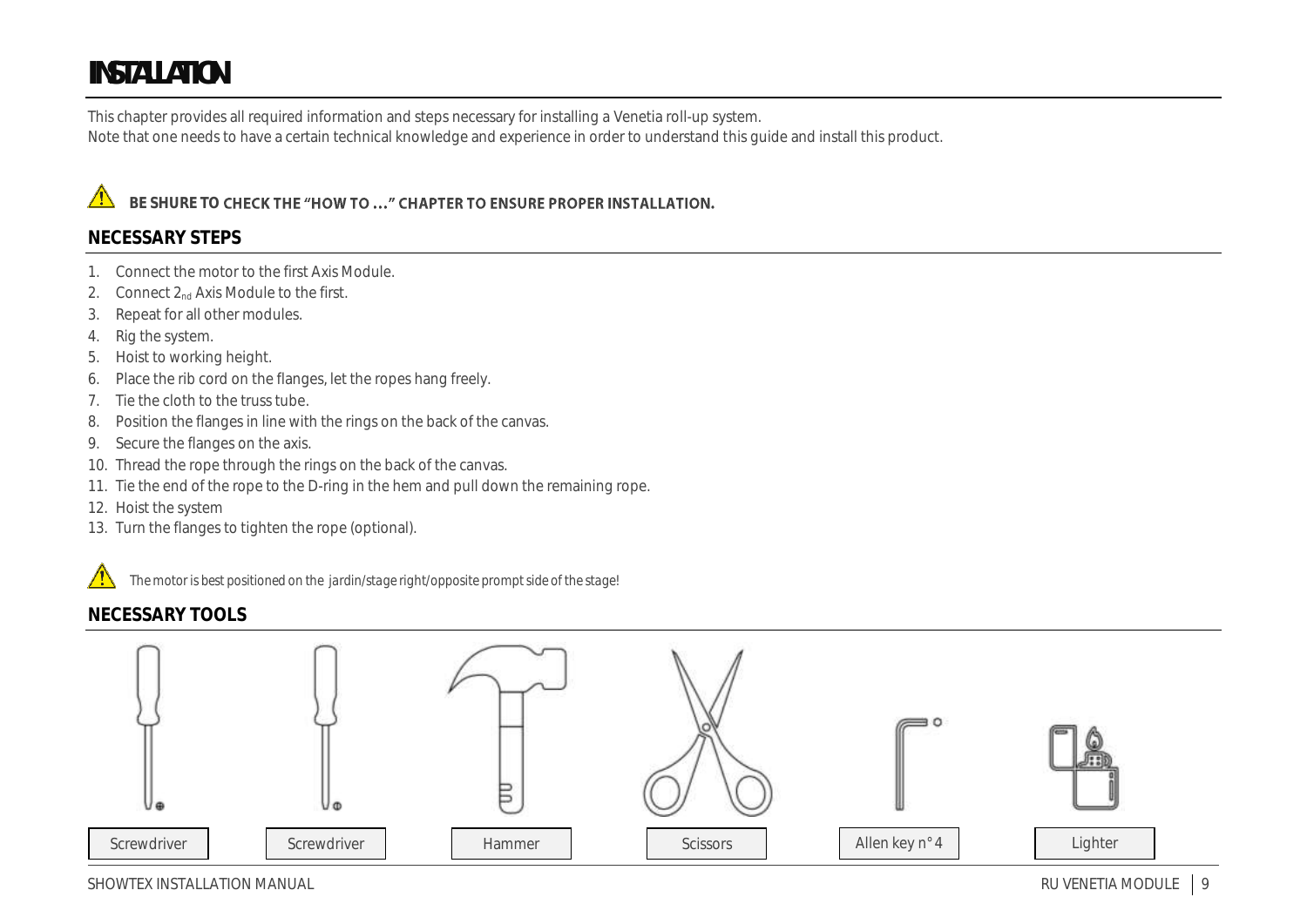# <span id="page-9-1"></span><span id="page-9-0"></span>HOW TO ...

CONNECT THE MOTOR AND AXIS MODULE



1: Pick the first Axis Module, this is the only one which has 4 truss - roll couplers.

2: Check that the rubber part is inserted in the jaw clamp coupling.



3: Put both the motor and the first Axis Module on a trolley for easy installation.

4: Align the jaws of the motor and axis while connecting.



- 5: Connect the motor with the first Axis Module.
- 6: Turn the bullet pin until the R clip connection faces upwards.



7: Secure by placing a bullet pin through the truss tube and coupler.

8: Secure the bullet pin with the R-clip, repeat step 7 & 8 for all connections.

SHOWTEX INSTALLATION MANUAL 10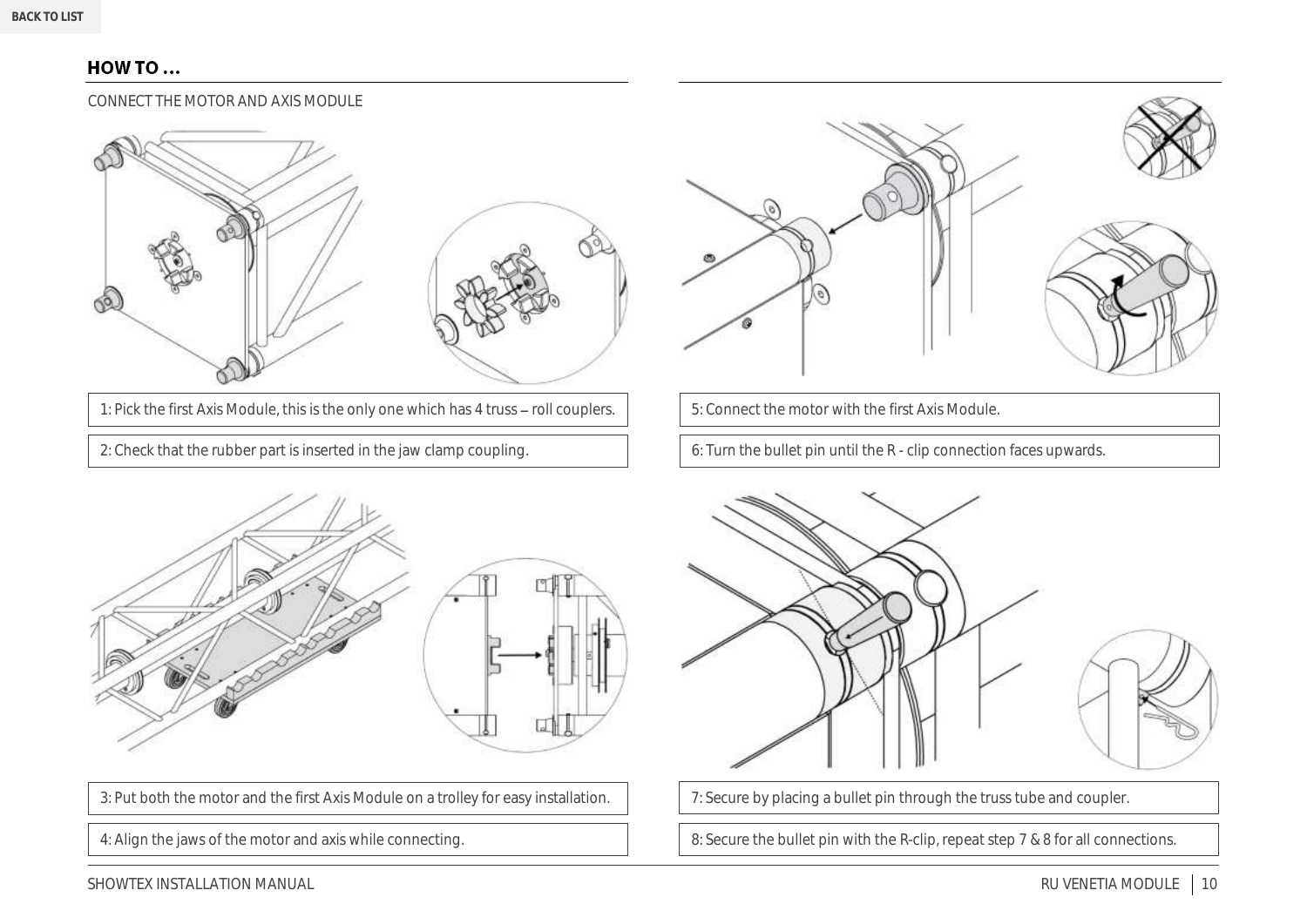<span id="page-10-0"></span>

1: Place the trolley just behind the connection between motor and Axis Module.

2: Put the second Axis Module on another trolley.



3: Remove the clips, pens and conical end pieces from both modules.

4: Insert the rubber part in the jaw clutch coupling of the second Axis Module.



5: Connect the first and second Axis Module.

6: Turn the bullet pin until the R - clip connection faces upwards.



7: Secure by placing a bullet pin through the truss tube and coupler.

8: Secure the bullet pin with the R-clip, repeat step 7 & 8 for all connections.

SHOWTEX INSTALLATION MANUAL **Example 2018** NO VENETIA MODULE 11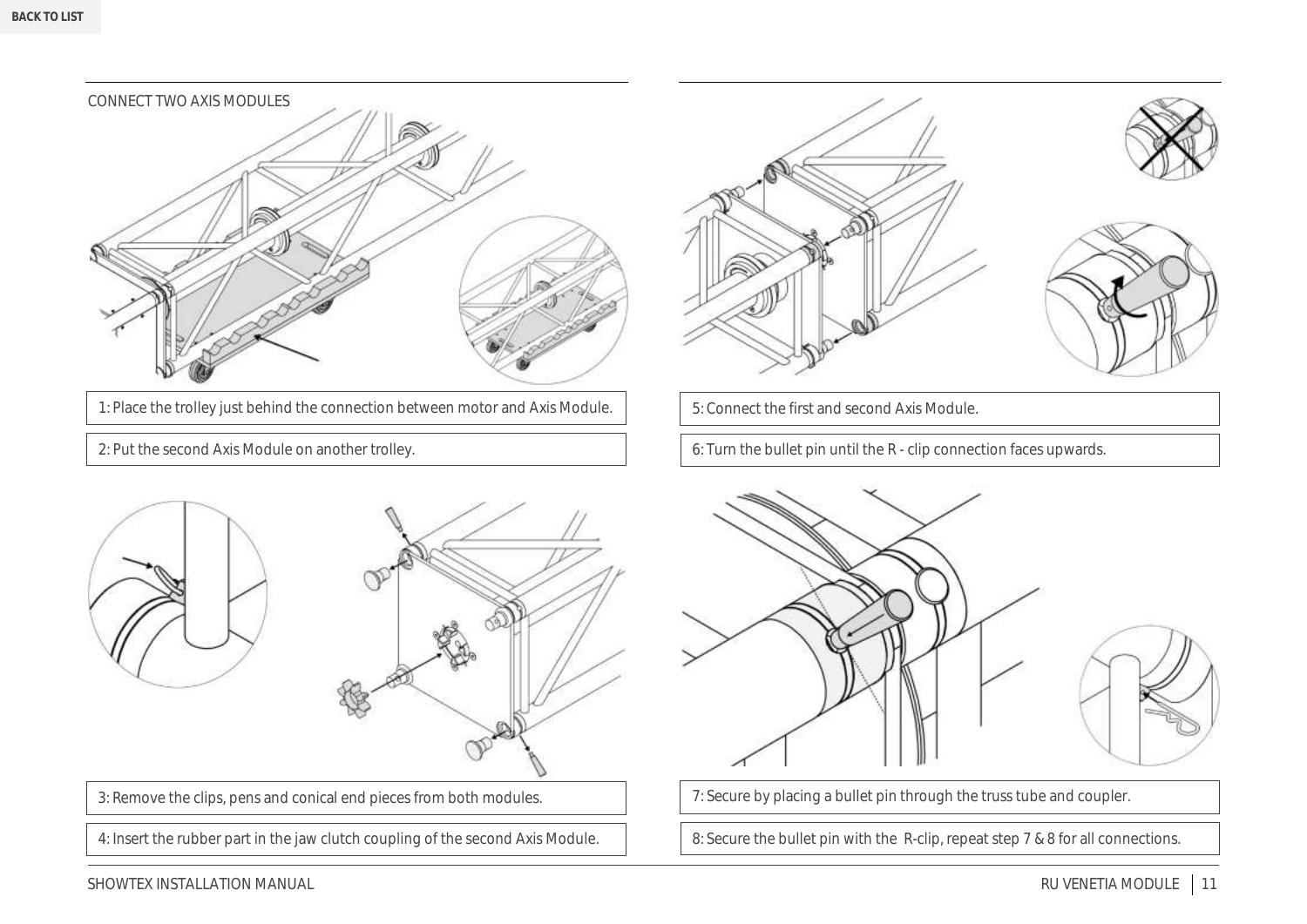# <span id="page-11-0"></span>RIG THE SYSTEM





*Rigging should be done in line with the bearings, no matter which type of motor you are using.*



*Once the module is rigged you can hoist the system to a comfortable working height.*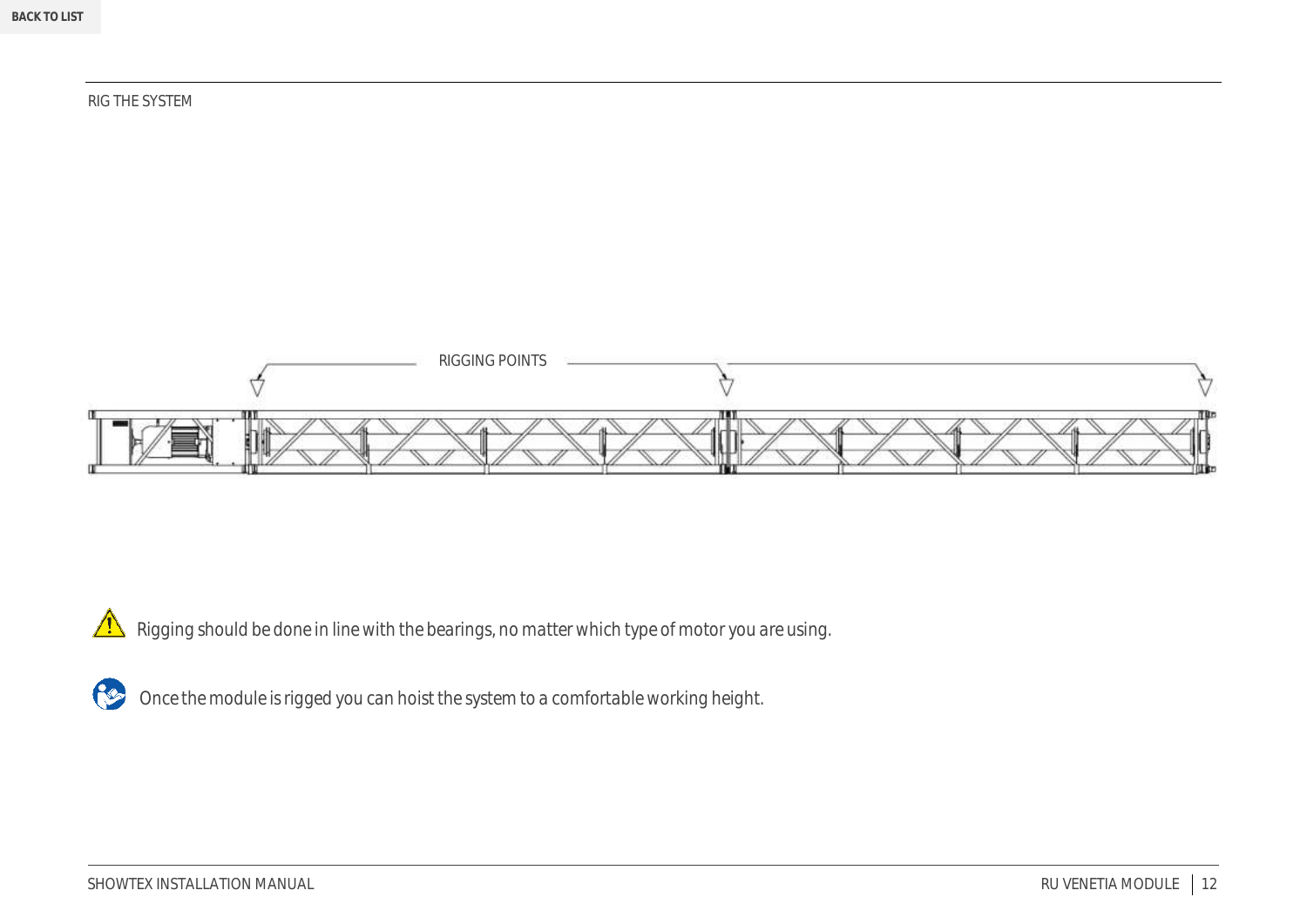<span id="page-12-0"></span>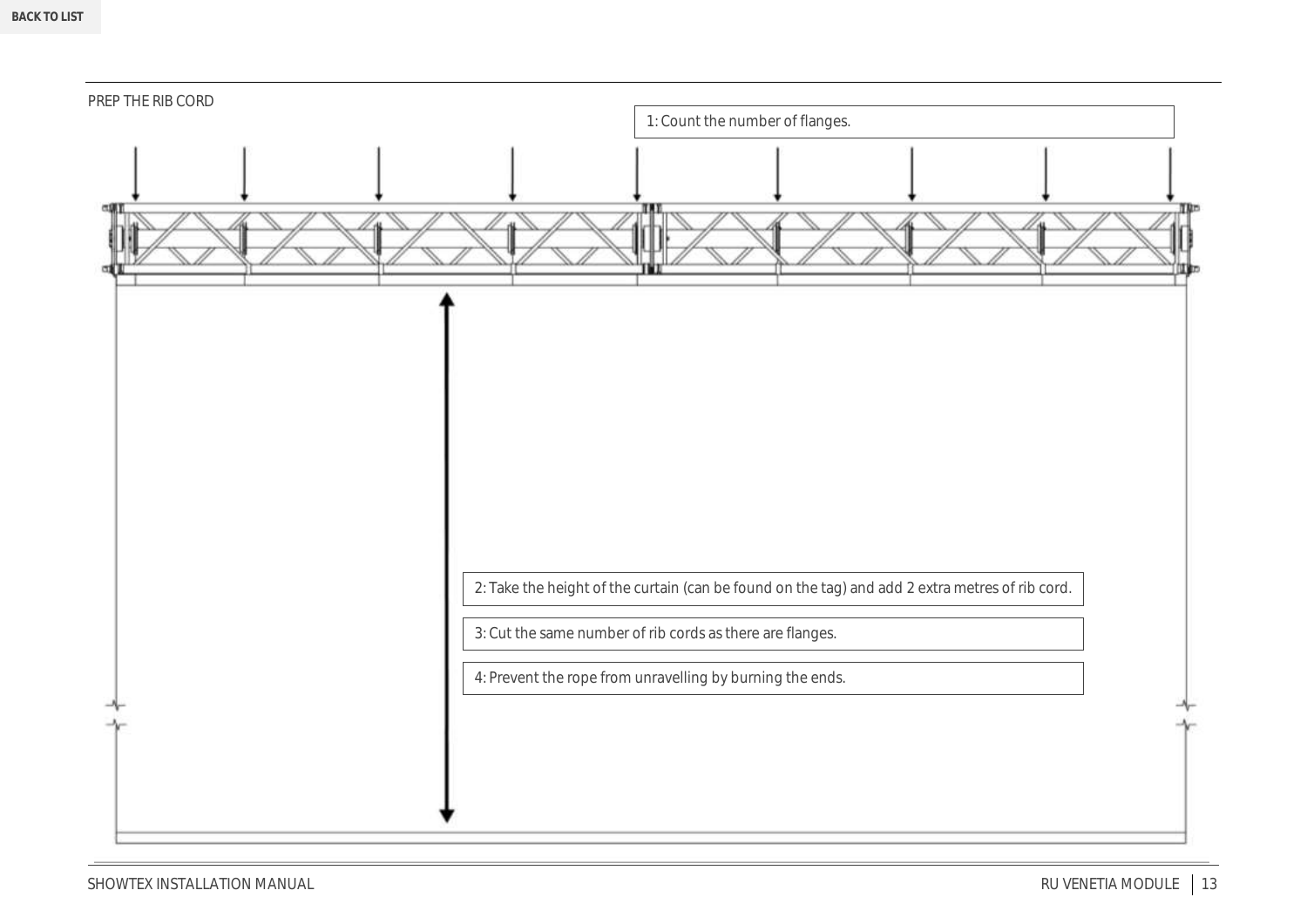# <span id="page-13-0"></span>INSTALL THE CURTAIN





2: Turn all flanges until the adjusting screw faces the front of the truss tube.



5: Place the curtain in the middle, in front of the Venetia system.

6: Unroll the entire width of the curtain to the left & right in the correct manner.



3: Place the rib cord on the flanges.

4: Thread the cord through the slit and secure using the adjusting screws.





7: Tie the curtain on the truss tube using tie ribbons.

8: Place the D-rings in line with the O-rings on the back of the curtain.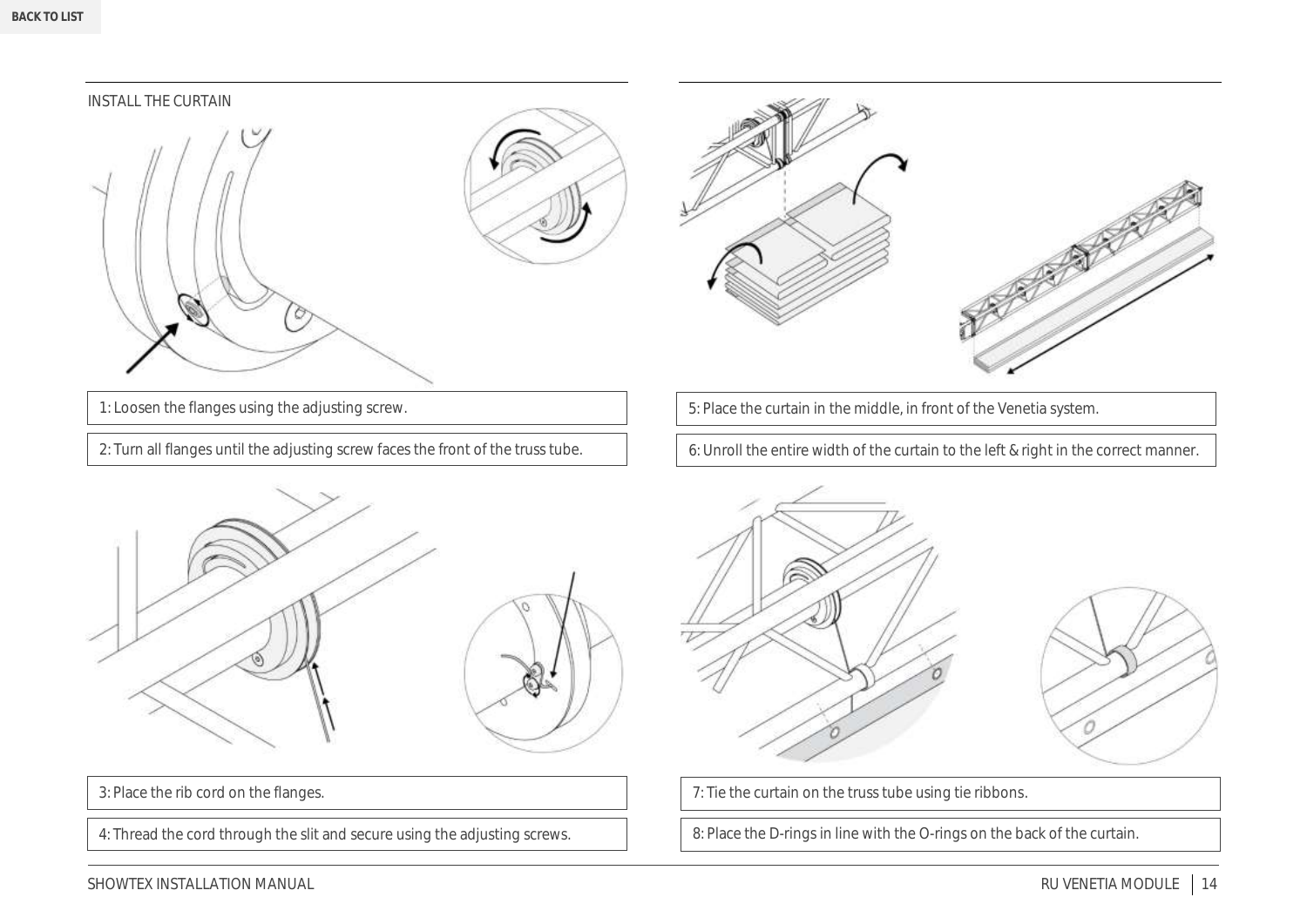<span id="page-14-0"></span>



9: Position the flanges in line with the O-rings on the back of the canvas.

10: Turn 4 times & secure the flanges using the adjusting screw.



13: Tie the end of the rope to the lowest O-ring & pull down the remaining rope.

14: Hoist the system to operation height.



11: Thread the rope through the D-ring.

12: Then go through the O-rings, from top to bottom, on the back of the canvas.



15: Turn the flanges until the rope is tightened to the correct tension.

16: Use the jaw clamp cover to close the last truss's jaw clamp.

SHOWTEX INSTALLATION MANUAL 15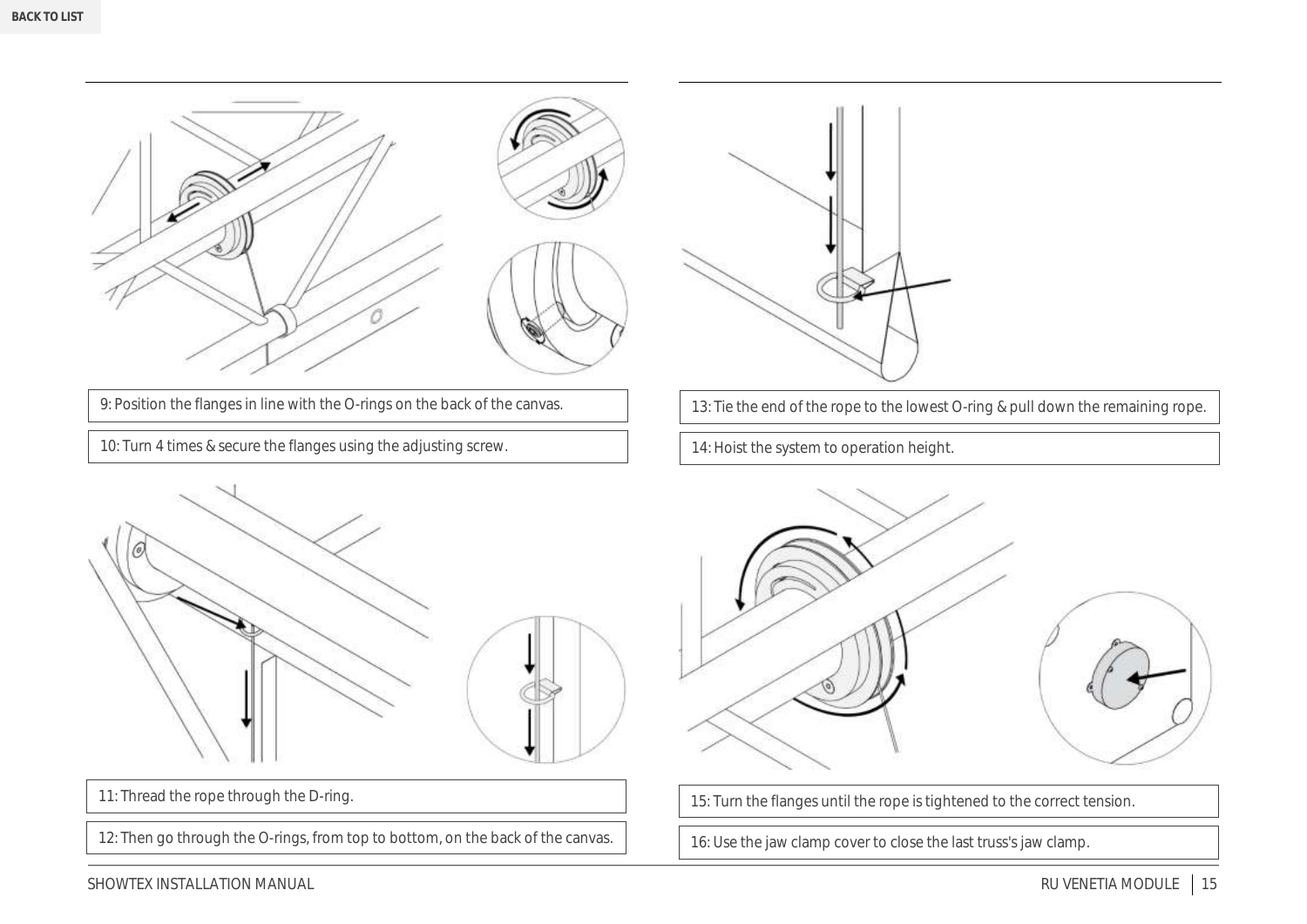# <span id="page-15-0"></span>CARE AND MAINTENANCE

Periodic, regularly scheduled maintenance inspections are necessary for any mechanical system. The Venetia Axis is no different. It has components that must be inspected, adjusted, maintained and replaced. **In order to keep your system safe and in good working order, a regular inspection and** 

**maintenance programme must be implemented.**

Follow the schedule outlined below as a minimum maintenance programme. Once the operating personnel has been working with the system during the first year, certain measures may be added or adjusted depending on your facility's requirements.

| <b>ITEM</b>                                                                                          | W        | m        |
|------------------------------------------------------------------------------------------------------|----------|----------|
| Operate Venetia Axis.                                                                                | $\times$ |          |
| Listen for unusual bearing noise or other unusual sounds.                                            | $\times$ |          |
| Inspect the condition of the ropes.                                                                  |          | $\times$ |
| Inspect the adjustment of the ropes.                                                                 |          | $\times$ |
| Inspect the alignment of the flanges with the guiding rings on the<br>back of the curtain.           |          | $\times$ |
| Inspect the tightening of the tensioning system of the flanges.                                      |          | $\times$ |
| Inspect the curtain, guiding O-rings & D-rings with hook & loop<br>fasteners.                        |          | X        |
| Inspect the attachment of the guiding O-rings to the back of the<br>curtain and check the condition. |          | $\times$ |
| Inspect the attachment of the O-rings to the pocket of the curtain<br>and check the condition.       |          | X        |
| Check for damage to the truss.                                                                       |          | $\times$ |
| Check all spigots with R-spring and spigots with lock nuts.                                          |          | $\times$ |

*<sup>\*</sup> W = every week*

*\* M = every 6 months*

The best way to maintain the Venetia Axis is to use it often. Each mechanical part should be used at least once a week. This avoids the collection of residue and dirt in the bearings and allows to discover irregular noises in time. **More frequent maintenance is recommended in case of intensive use or when the system is installed in a humid or dusty environment and when it is subject to temperature fluctuations.**

# <span id="page-15-1"></span>TROUBLE SHOOTING

# **Please perform the following steps if:**

- **1. The curtain is not lifting up.**
	- $\triangleright$  Fine tune the length of the cords by adjusting the flanges.
- **2. The flanges are not in line with the guiding rings on the back of the curtain.**
	- $\triangleright$  Loosen the flange and realign.
- **3. One or more lifting points of the curtain are not lifting.**
	- $\triangleright$  Check the cords, if broken, replace the cords.
- **4. The weighted bar is coming out of the pocket of the curtain.**
	- $\triangleright$  Check the hook & loop inside the pocket end and on the weighted bar, connect hook and loop properly if in bad condition, replace it necessary.

# <span id="page-15-2"></span>CONTACT & SUPPORT

For more technical assistance, please contact your local ShowTex branch, the address and contact information can be found on our website: *[www.showtex.com](http://www.showtex.com/)*